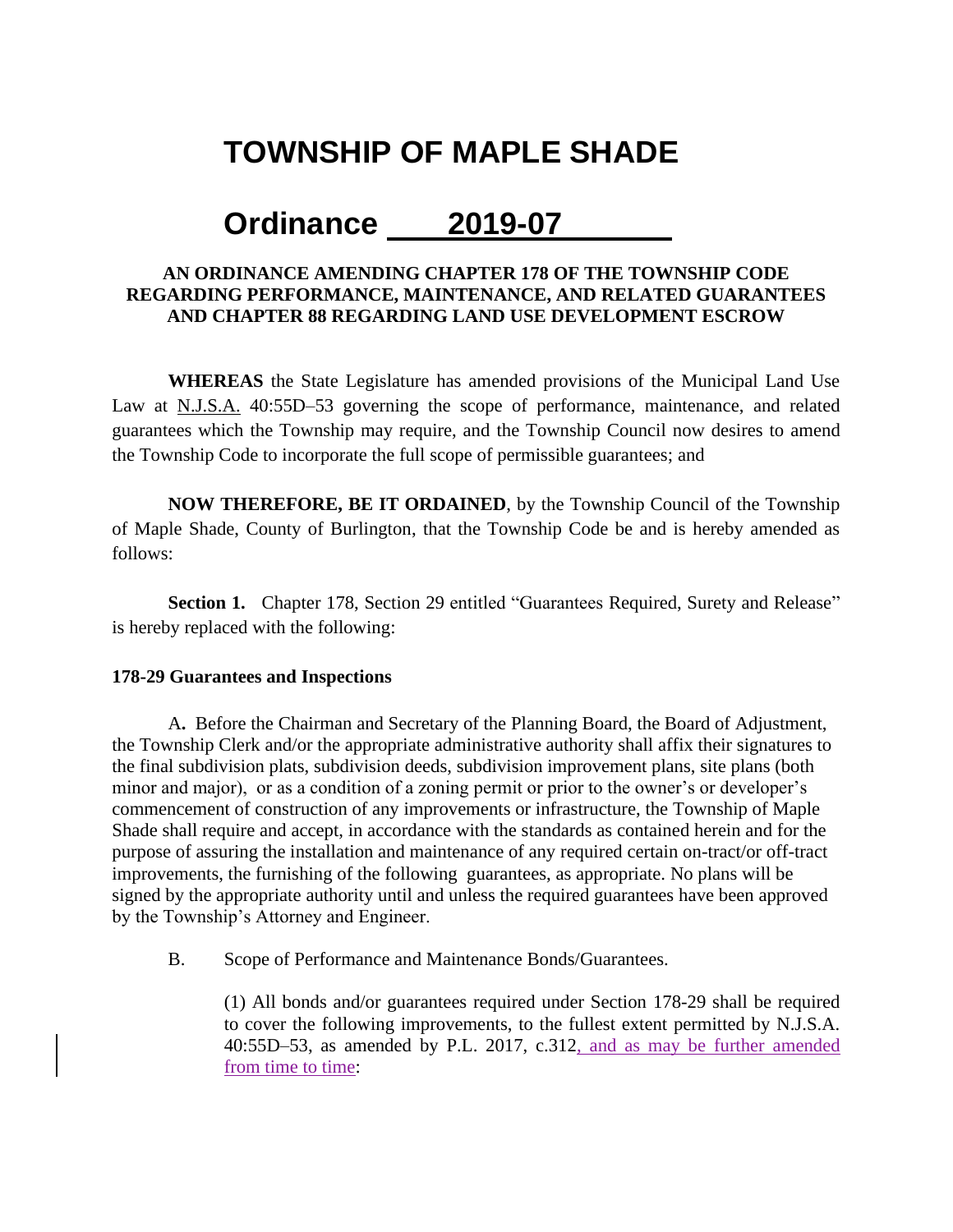- (a) The developer shall furnish a performance guarantee in favor of the Township in an amount not to exceed 120% of the costs of installation of all improvements to be dedicated to the Township and/or any other public entity, as determined by the Township Engineer.
- (b) The developer's performance guarantee shall include any privately-owned and/or on-site perimeter buffer landscaping.
- (c) If a temporary certificate of occupancy is sought by the developer for a development, unit, lot, building, or phase of the development project, the developer shall be required to furnish a separate guarantee in favor of the Township, in an amount equal to 120% of the cost of remaining improvements to be completed under the temporary certificate of occupancy, not covered by an existing performance guarantee.
- (d) The developer shall be required to furnish a Safety and Stabilization Guarantee, either as a separate guarantee or as a line item of a performance guarantee, at the developer's option. The scope, amount, and form of this Guarantee shall be governed by N.J.S.A. 40:55D–53, as amended by P.L. 2017, c.312, and as may be further amended from time to time.
- (e) Prior to the release of performance guarantees required pursuant to paragraphs (a) and (b) of this section, the developer shall be required to post a two-year maintenance guarantee not to exceed 15% of the cost of the installation of the improvements being released.
- (f) Upon inspection and issuance of final approval by the Township engineer, the developer shall be required to post a two-year maintenance guarantee in an amount not to exceed 15% of the cost of installation for the following private, on-site improvements: stormwater management basins, in-flow and water quality structures within the basins, and out-flow pipes and structures of the stormwater management system, if any.
- (g) All methods of inspection, calculation, and release or reduction of any bond and/or guarantee with respect to bonded improvements required in this section shall be undertaken in accordance with the terms of N.J.S.A. 40:55D–53, as amended by P.L. 2017, c.312, and as may be further amended from time to time. All other improvements for which a bond and/or guarantee is not required shall otherwise be governed by the Township Code.

**Section 2.** Chapter 88, Section 10, Subsection D, entitled Escrow for Inspection, is hereby re-titled and modified as follows:

#### **Section 88- 10 D Inspection Fees and Escrow**

- (1) In accordance with N.J.S.A 40:55D-53, as amended by P.L. 2017, c. 312, the obligor shall reimburse the Township for all reasonable fees paid to the municipal engineer for the inspection of improvements.
- (2) The municipality shall require from the developer a deposit for the inspection fees in an amount not to exceed, except for extraordinary circumstances, the greater of:
	- 1. \$500.00, or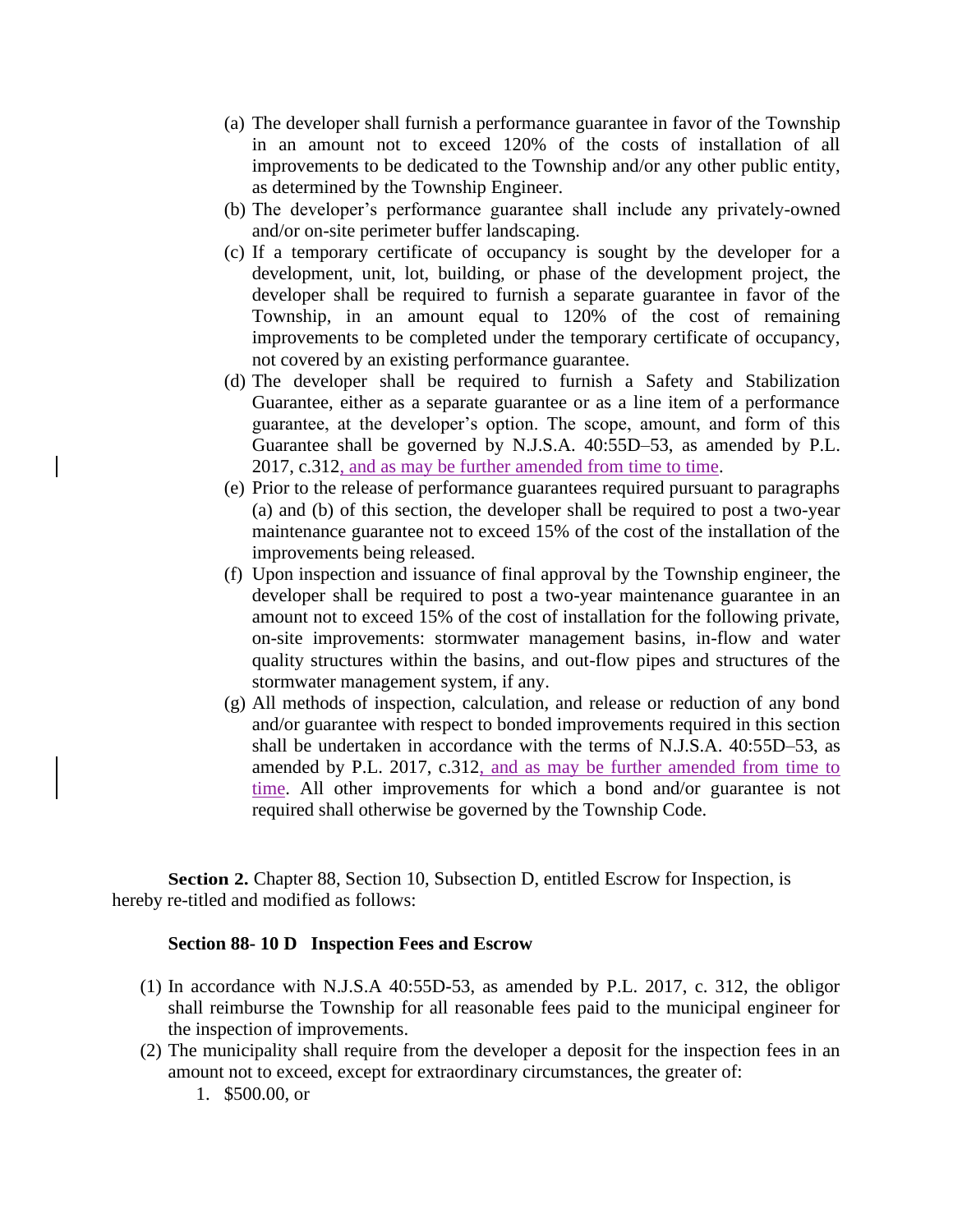2. Five (5%) percent of all private and public site improvements.

For those developments for which the inspection fees are less than \$10,000, fees may, at the option of the developer, be paid in two installments. The initial amount deposited by a developer shall be 50% of the inspection fees. When the balance on deposit drops to 10% of the inspection fees because the amount deposited by the developer has been reduced by the amount paid to the Municipal Engineer for inspection, the developer shall deposit the remaining 50% of the inspection fees. For those developments for which the inspection fees are \$10,000 or greater, fees may, at the option of the developer, be paid in four installments. The initial amount deposited by a developer shall be 25% of the inspection fees. When the balance on deposit drops to 10% of the inspection fees because the amount deposited by the developer has been reduced by the amount paid to the Municipal Engineer for inspection, the developer shall make additional deposits of 25% of the inspection fees. The Municipal Engineer shall not perform any inspection if sufficient funds to pay for those inspections are not on deposit.

Current section 88-10 D (2) shall be renumbered as subsection 88-10 D (3)

### **Section 3.REPEALER, SEVERABILITY AND EFFECTIVE DATE.**

- A. Repealer. Any and all provisions of the Township Code which are inconsistent with the terms of this Ordinance are hereby repealed to the extent of any such inconsistencies.
- B. Severability. In the event that any clause, section, paragraph, or sentence of this Ordinance is deemed to be invalid or unenforceable for any reason, then the Township Council hereby declares its intent that the balance of the Ordinance shall not be affected by said invalidity, and shall remain in full force and effect to the extent that it allows the Township to meet the goals of the Ordinance.
- C. Effective Date. This Ordinance shall take effect immediately upon passage as provided by law.

| COUNCIL      | <b>MOTION</b> | <b>SECOND</b> | <b>AYES</b> | <b>NAYS</b> | <b>ABSTAIN</b> | ABSENT |
|--------------|---------------|---------------|-------------|-------------|----------------|--------|
| Manchello    |               |               |             |             |                | v      |
| <b>Nunes</b> | X             |               |             |             |                |        |
| Volpe        |               |               |             |             |                |        |
| Wiest        |               |               |             |             |                |        |
| Kauffman     |               |               |             |             |                |        |

Introduction: March 28, 2019